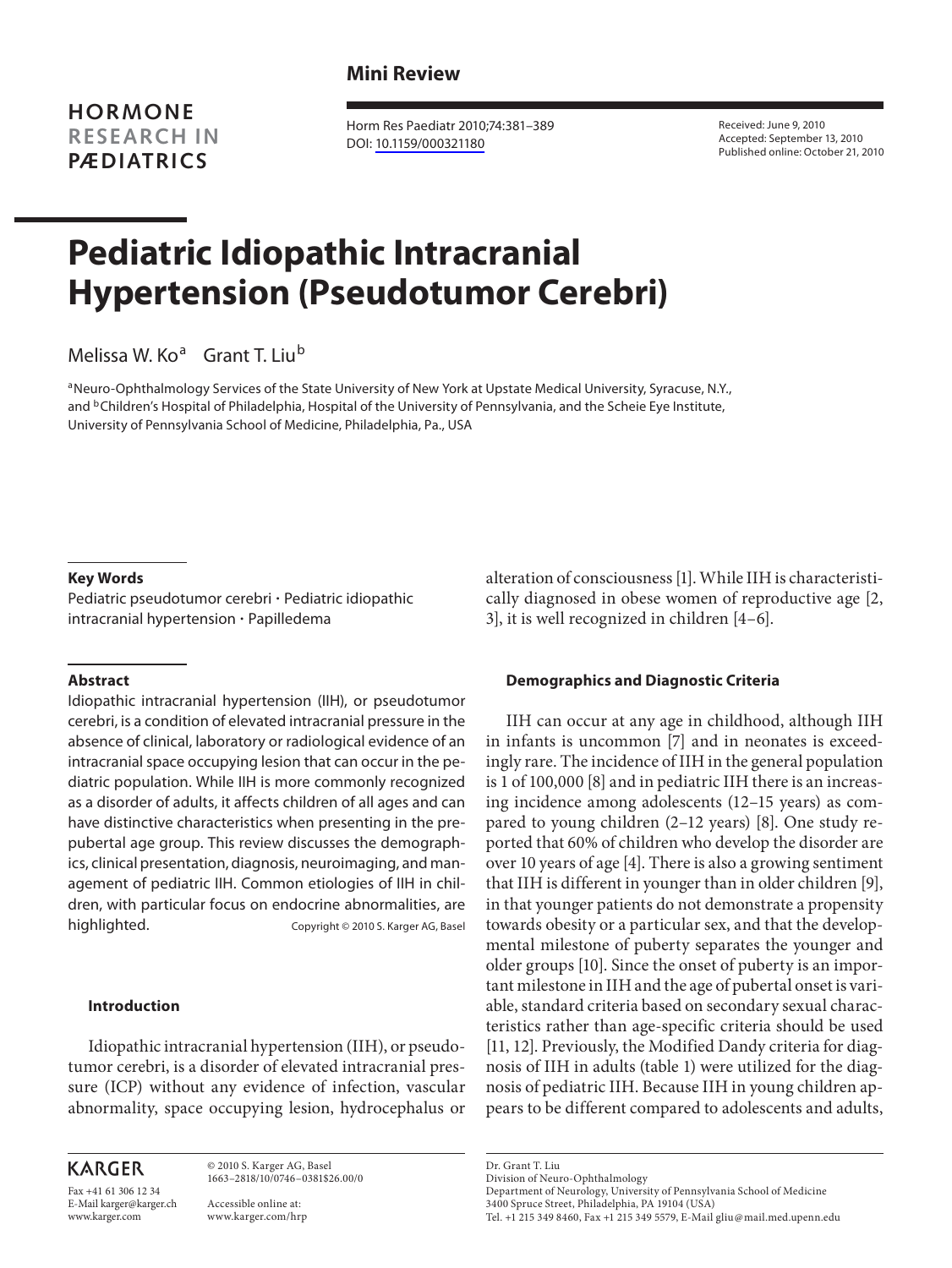**Table 1.** Modified Dandy criteria for diagnosis of IIH [85, 86]

- 1 Signs and symptoms of increased intracranial pressure
- 2 No localizing findings on neurological examination
- 3 Normal MRI/CT brain scans with no evidence of central venous sinus thrombosis
- 4 Increased intracranial pressure over 250 mm H<sub>2</sub>O and normal cerebrospinal fluid composition
- 5 No other identified cause of intracranial hypertension

**Table 2.** Proposed diagnostic criteria for prepubertal IIH (modified from [13, 85, 86])

- 1 If symptoms or signs present, they may only reflect those of generalized intracranial hypertension or papilledema; normal mental status
- 2 Documented elevated intracranial pressure (age appropriate) measured in the lateral decubitus position; neonates: >76 mm H<sub>2</sub>O, age 1–18 years: >280 mm H<sub>2</sub>O
- 3 Normal CSF composition except in neonates who may have up to 19 WBC/mm<sup>3</sup> if 0–28 days and up to 9 WBC/mm<sup>3</sup> if between 29 and 56 days old; the protein may be as high as 150 mg/dl
- 4 No evidence of hydrocephalus, mass, structural, or vascular lesion on MRI, with and without contrast, and MR venography; narrowing of the transverse sinuses is allowed
- 5 Cranial nerve palsies allowed if there is of no other identifiable etiology and improve with reduction in cerebrospinal fluid pressure or resolution of other signs and symptoms of intracranial hypertension
- 6 No other identified cause of intracranial hypertension

Rangwala and Liu [13] proposed new diagnostic criteria for IIH in prepubertal children. In the setting of newly published reference ranges for CSF in children [14], we have modified the proposed diagnostic criteria for pediatric IIH (table 2).

# **Risk Factors**

# *Obesity*

 In adults, there is an established association between obesity and IIH [15]. In contrast, previous studies indicated only 30% of children with IIH were overweight [4, 16], suggesting a weak association between pediatric IIH

and obesity [4, 16]. Balcer et al. [17] utilized rigorous methodologies and standard definitions of obesity in children with IIH and examined age trends. Forty pediatric IIH patients were studied and 43% of patients aged 3–11 years were obese, whereas 81% of those in the 12- to 14-year age group and 91% of those in the 15- to 17-year age group met the criteria for obesity. This study established that older children with IIH were more likely to be obese than younger children [17] .

# *Sex*

 Recent studies have shown that in younger children with IIH, nearly half are males, but in the older age group, the vast majority of patients are female [4]. Balcer et al. [17] noted that 50% of patients aged 3–11 years were female, whereas 88% of those in the 12- to 14-year age group and 100% of those in the 15- to 17-year age group were female.

 These recent findings which associate obesity and female gender with IIH in older children suggest that in teenagers, risk factors for developing IIH might be similar to those in adults. Younger children with IIH are less likely to be obese or female, and it is possible that IIH in this younger age group has a different mechanism.

# **Clinical Presentation**

# *Symptoms*

 While headache, nausea, and vomiting are classic symptoms of IIH, patients may also complain of blurred vision, double vision due to cranial nerve palsies, and stiff neck [4, 18]. Children can describe visual symptoms including transient visual loss, photophobia, and 'shimmering lights with colored centers' [19] . Patients with IIH have normal levels of consciousness and functioning [19].

 Headache is the main complaint among children with IIH and has been documented in 62–91% of cases [4, 18, 20]. There are also reports of IIH without headache symptoms [21, 22] , either because the child is too young to articulate [6] or because headaches are absent [23] . The reason for lack of headache despite increased ICP is unknown. Children with IIH but without headaches, tend to have more neurological signs and vision loss at presentation and a poorer prognosis [20] . The headaches may be a warning sign before vision loss occurs [20], and aggressive reduction of ICP and treatment of papilledema is critical.

 Asymptomatic IIH, diagnosed when papilledema is incidentally noted during a routine physical exam, has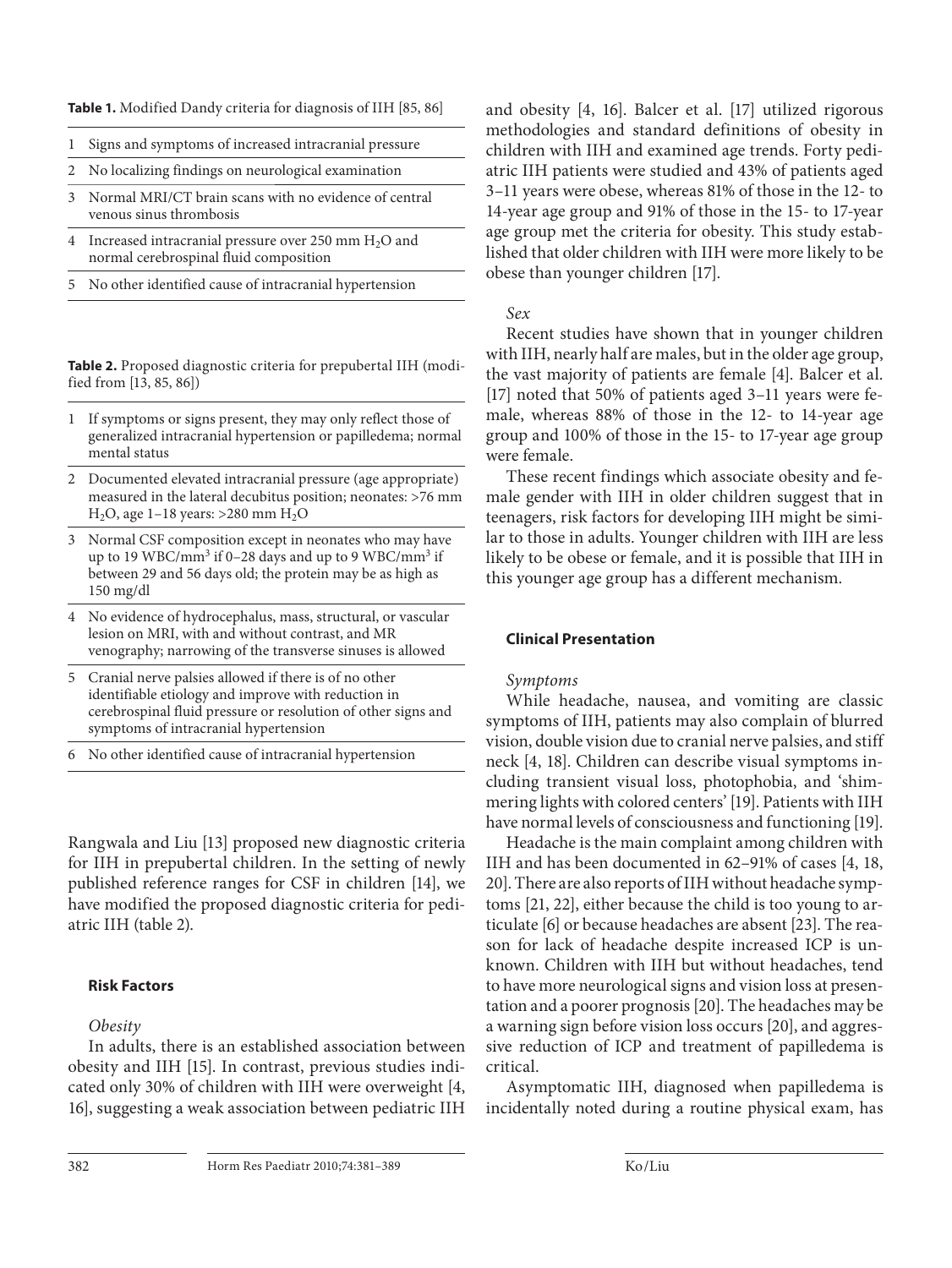

**Fig. 1.** Two examples of papilledema (optic disc swelling due to elevated intracranial pressure). **a** The optic nerve is swollen with elevation of the entire nerve head, obscuration of segments of major blood vessels leaving the disc, and increased diameter of the nerve head. **b** There is elevation of the entire optic nerve head, with obscuration of all borders and multiple peripapillary 'splinter' hemorrhages.

become a recognized entity in younger children [9, 22– 26]. These children are asymptomatic and apart from headache management, they receive the same treatment as those with symptoms.

# *Signs*

 Papilledema, ranging from mild blurring of the disc margins to gross disc swelling with hemorrhages and exudates, has been regarded as a hallmark finding of IIH (fig. 1). The disc edema is generally bilateral, but it can be asymmetric or unilateral. Papilledema in children resolves after 3–6 months of medical treatment, but in some cases last for several additional months. In infants with open sutures, papilledema may be absent [22, 26, 27] . In patients without papilledema, there is generally no threat of vision loss and treatment is primarily symptomatic headache management.

 Vision loss in pediatric IIH is usually mild to moderate and reversible, but in rare cases it can be devastating and permanent [4]. At presentation, visual acuity loss is reported in 6 to 20% of children [4, 10, 18, 21, 26], while visual field loss occurs in up to 91% of cases [4, 10, 21, 22] . This indicates the importance of serial visual fields, even when visual acuity is within normal range.

Palsies of cranial nerves III [22, 26], IV [18, 22, 28], VI [4, 18, 22], VII [4, 18, 29], IX [26], and XII [26] have been seen in children, with the sixth nerve most commonly involved. Reversal of the cranial nerve palsy with ICP

lowering is required to associate the palsy with IIH. While the mechanism causing these abnormalities is unclear, there is likely an element of nerve or brainstem traction with increased ICP [30, 31].

## **Pathogenesis**

 The pathogenesis of IIH is unknown. Although brain edema, increased cerebral blood volume, and increased CSF secretion have been postulated as IIH mechanisms [19, 24], most attention has been focused on increased venous sinus pressure and decreased CSF absorption. Decreased CSF absorption by arachnoid villi has been demonstrated by radioisotope cisternography, although it is unclear whether it is secondary to compression of the arachnoid villi or by elevated ICP itself [32]. Some have suggested that elevated intracranial venous pressure is a universal mechanism of IIH in adults and children [33] . Elevated venous pressure may increase resistance to CSF absorption, subsequently increasing cerebrospinal pressure. Others disagree, suggesting that because venous sinus stenoses reverse with correction of elevated pressure, elevated venous pressure could be an effect, rather than a cause, of ICP [34-36]. Unfortunately, most of the studies regarding IIH pathogenesis were performed in adults; similar studies in children have not been done.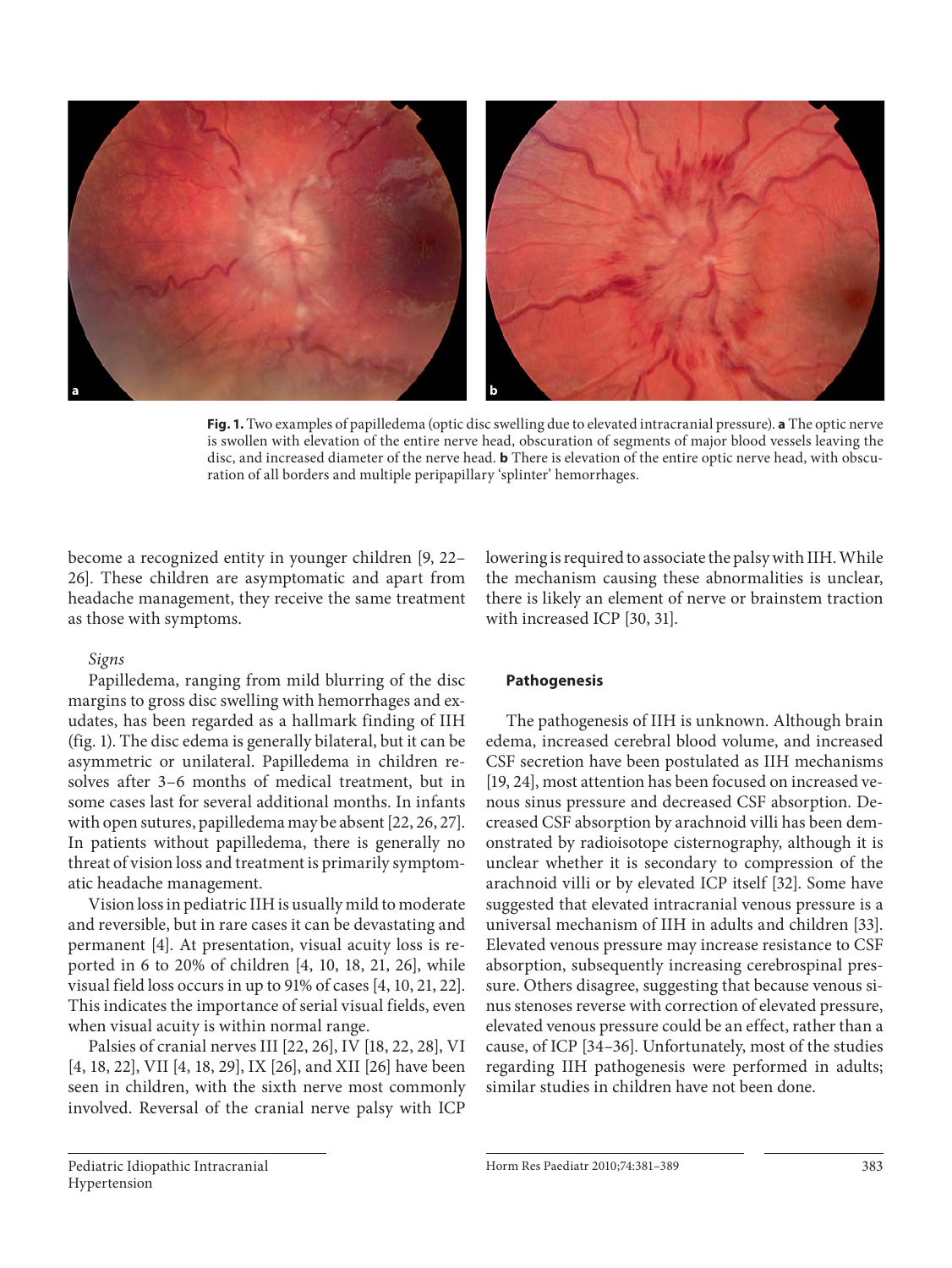## **Etiology**

 While secondary causes for IIH are less commonly identified in adults, in 53–77% of pediatric cases there is an identifiable underlying condition [16, 26]. Reported associated conditions include endocrine abnormalities, medications (nalidixic acid, tetracyclines, nitrofurantoin, chemotherapies), viral infections (varicella, measles), nutritional etiologies (vitamin A toxicity, vitamin A or D deficiencies), or systemic conditions (Miller-Fisher syndrome, acute lymphocytic leukemia, Turner syndrome, galactosemia, galactokinase deficiency) [6]. Here we elaborate on IIH etiologies of endocrinological significance.

# *Endocrine Conditions*  Thyroid Disease

 Cases of pediatric IIH following thyroxine replacement therapy in juvenile hypothyroidism have been described [37-39]. In the majority of these cases, IIH occurred after increasing the dose of thyroxine secondary to persistently elevated thyroid stimulating hormone levels. It has been hypothesized that rapid correction of hypothyroidism with thyroxine, a major regulator of sodium transport, may result in altered CSF dynamics. Additionally, a child with hypothyroidism who developed IIH prior to thyroxine treatment has been reported [30], but given that she was female, obese, and pubertal, it cannot be confirmed that hypothyroidism and IIH were associated. There is also a report of a child with concurrent new diagnoses of Graves' disease and IIH who had resolution of IIH in the setting of thyroid suppressive therapy  $[40]$ .

# Adrenal Corticosteroids

 Corticosteroid withdrawal in children with inflammatory bowel disease (IBD) leading to IIH has been described. In one study, an adolescent with IBD developed IIH during corticosteroid withdrawal after chronic steroid treatment of his gastrointestinal condition [41]. In another, 3 cases of IIH subsequent to treatment with budesonide, a new-generation potent steroid, for Crohn's disease in children were published [42] . All 3 patients had previously been treated with prednisone, experienced symptom resolution with withdrawal of budesonide, and were successfully treated with prednisone later. It is difficult to establish a definite causal relationship between budesonide and IIH, because confounding factors such as hypervitaminosis and iron deficiency anemia were also present in one of the reported cases.

# Addison Disease

 While earlier reports suggested an association between papilledema and Addison disease, these cases were limited by the lack of CSF results or the presence of medical conditions that may contribute to IIH. Recently reported cases of Addison disease have met diagnostic criteria for both Addison disease and IIH, and glucocorticoid and mineralocorticoid replacement resulted in resolution of symptoms [43, 44], with one patient requiring additional treatment with acetazolamide [44] . Future studies need to further investigate the pathophysiological mechanism leading to IIH as it is possible elevated levels of serum vasopressin may mediate an increase in brain volume and elevated pressures.

# Growth Hormone

 Since 1993, there have been multiple cases of IIH in children treated with recombinant (biosynthetic) human growth hormone (GH)  $[45-47]$ . In a large analysis, the prevalence of IIH in the GH-treated population was approximately one hundred times greater than in the normal population [46]. An increased occurrence of IIH after insulin growth factor 1 (IGF-1) therapy has also been reported [48]. Factors such as obesity, Turner syndrome, chronic renal failure, Prader-Willi syndrome, and delayed puberty may increase the risk of developing IIH in this setting [49]. One study cited 15 patients with renal insufficiency that developed IIH subsequent to GH treatment [50]. These patients were concurrently being treated with other medications that have been associated with IIH, but IIH developed shortly after beginning GH therapy. A proposed mechanism is that GH passes the bloodbrain barrier, acting locally to increase IGF-1 levels, which increases CSF production from the choroid plexus [51]. It appears aggressive GH dosing may increase the risk of developing IIH; thus, starting hormone therapy at the lowest recommended dose, with prudent gradual titration has been advised [52]. Caution must be applied when diagnosing papilledema in a patient with GH deficiency, as congenital disk anomalies may be seen in children with hypopituitarism [53].

 When IIH is due to GH treatment, stopping replacement hormone therapy is often sufficient for symptom resolution. Other causes of IIH should still be excluded with neuroimaging and CSF examination. Headaches and vision loss can be treated with acetazolamide. Following IIH resolution, GH can be restarted, but with a slower dose escalation and a smaller standing dose. These measures should prevent recurrence.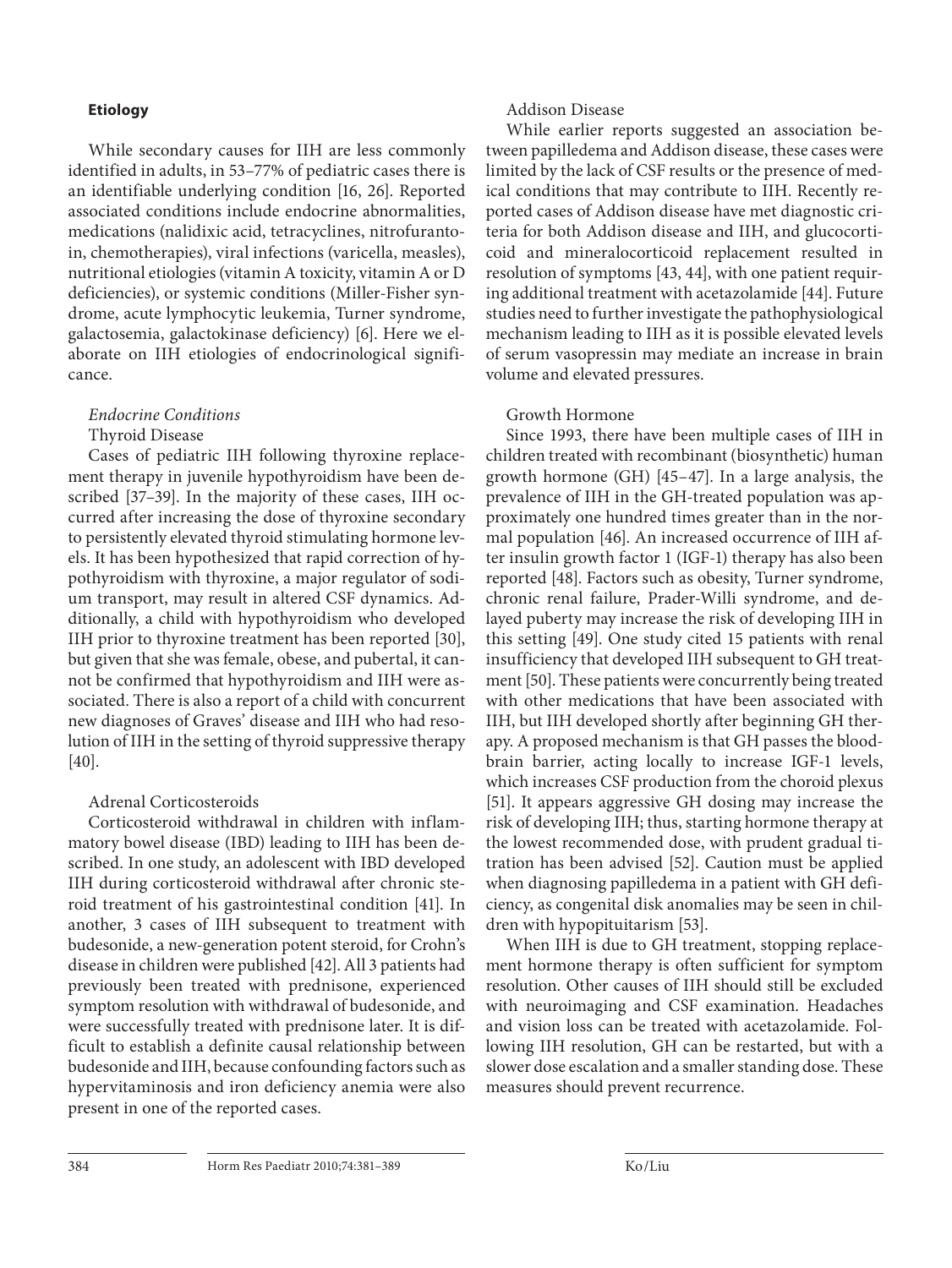# **Other**

 Levonorgestrel implants [54] and desmospressin nasal spray [55] have been reported in pediatric IIH, but the mechanism in each case was unclear.

## **Clinical Evaluation**

## *History*

 The diagnosis of IIH in children is one of exclusion, as central nervous system neoplasms may present with similar symptoms [56–59]. Nonthrobbing, intermittent headaches that occur upon awakening [57], behavior changes, seizures, and focal neurologic deficits are more likely seen in children with brain neoplasms as compared to those with IIH [56, 58]. Patients and parents should be asked whether the child has (1) any recent weight gain, (2) taken medications associated with IIH (tetracycline, chronic steroids recently tapered, synthetic GH), or (3) has an underlying medical condition associated with IIH. Development of secondary sexual characteristics should also be recorded. The child should be asked whether he or she has visual symptoms, headache, nausea or vomiting, neck or back pain, or any other neurological complaints.

## *Examination*

 Children with suspected IIH should have a careful neurologic and ophthalmologic examination, performed by a neuro-ophthalmologist detailing visual acuity, color vision, pupillary examination, ocular motility, visual fields and dilated ophthalmoscopy. If a neuro-ophthalmologist is not available, an alternative would be a pediatric ophthalmologist working in conjunction with a pediatric neurologist.

## *Neuroimaging*

 Normal neuroimaging studies are mandatory before diagnosing pediatric IIH and performing a lumbar puncture. Since conditions with meningeal infiltration or cerebral venous sinus thrombosis (CVST) can mimic pediatric IIH and may be missed by CT, MRI of the brain with and without gadolinium for detecting meningeal or intraparenchymal lesions and MR venography (MRV) are the studies of choice for diagnosis of CVST [60]. CT venography (CTV) has been reported to be equivalent to MRV in the diagnosis of CVST in adult patients [61]; however, the concern of radiation exposure via CT must be weighed against the need for sedation in a longer MRI study.

# *Lumbar Puncture*

 After normal neuroimaging, a lumbar puncture is critical to measure the CSF opening pressure and to exclude meningitis. We recommend a lumbar puncture be performed in the lateral decubitus position with the legs flexed, using mild sedation when necessary, and measuring the opening pressure with a standard manometer. Based on the first prospective study assessing the CSF opening pressure reference ranges in 165 children, we recommend using 280 mm  $H<sub>2</sub>O$  as the normal opening pressure for patients between 1 and 18 years of age [14] . Cerebrospinal fluid reference ranges in neonates are different compared to values in young children. In normal neonates, a value above 76 mm  $H_2O$  is considered an elevated CSF opening pressure [62] . While for infants aged  $\leq$  28 days, a cell count above 19/ $\mu$ l is considered elevated, the value for infants ages 29-56 days is greater than  $9/\mu l$ [63]. CSF protein can be relatively elevated in neonates (up to 150 mg/dl), but will decline to normal levels (15–45 mg/dl) after the first 6 months of life [64] .

#### **Treatment**

 Currently, there is an ongoing randomized, controlled, double blind prospective study of treatment of IIH in adults, but no data exist in children. Therefore, treatment is empirically dictated by the level of vision loss and severity of headache. Toxic, metabolic, and nutritional causes must be promptly addressed, and weight loss must be encouraged in children who are overweight. We recommend a weight loss of 10% less than the child's weight at diagnosis [65]. Repeat lumbar punctures are discouraged by most experts because they are painful, poorly tolerated in young children, who often require sedation, and have short-lived effects as the drained spinal fluid is replenished in a day [19].

 Most cases of pediatric IIH respond to medical management; thus, surgical management is typically reserved only for those who fail medication. In rare instances, patients may respond to one spinal tap with resolution in papilledema without the need for additional therapy.

## *Medical Management*

 Acetazolamide or furosemide are commonly used in the medical management of pediatric IIH [9]. Acetazolamide, a carbonic anhydrase inhibitor, is thought to reduce the rate of CSF production, and is generally the firstline treatment. We orally dose at 15 mg/kg/day in 2–3 divided doses, until headache, disc swelling, and visual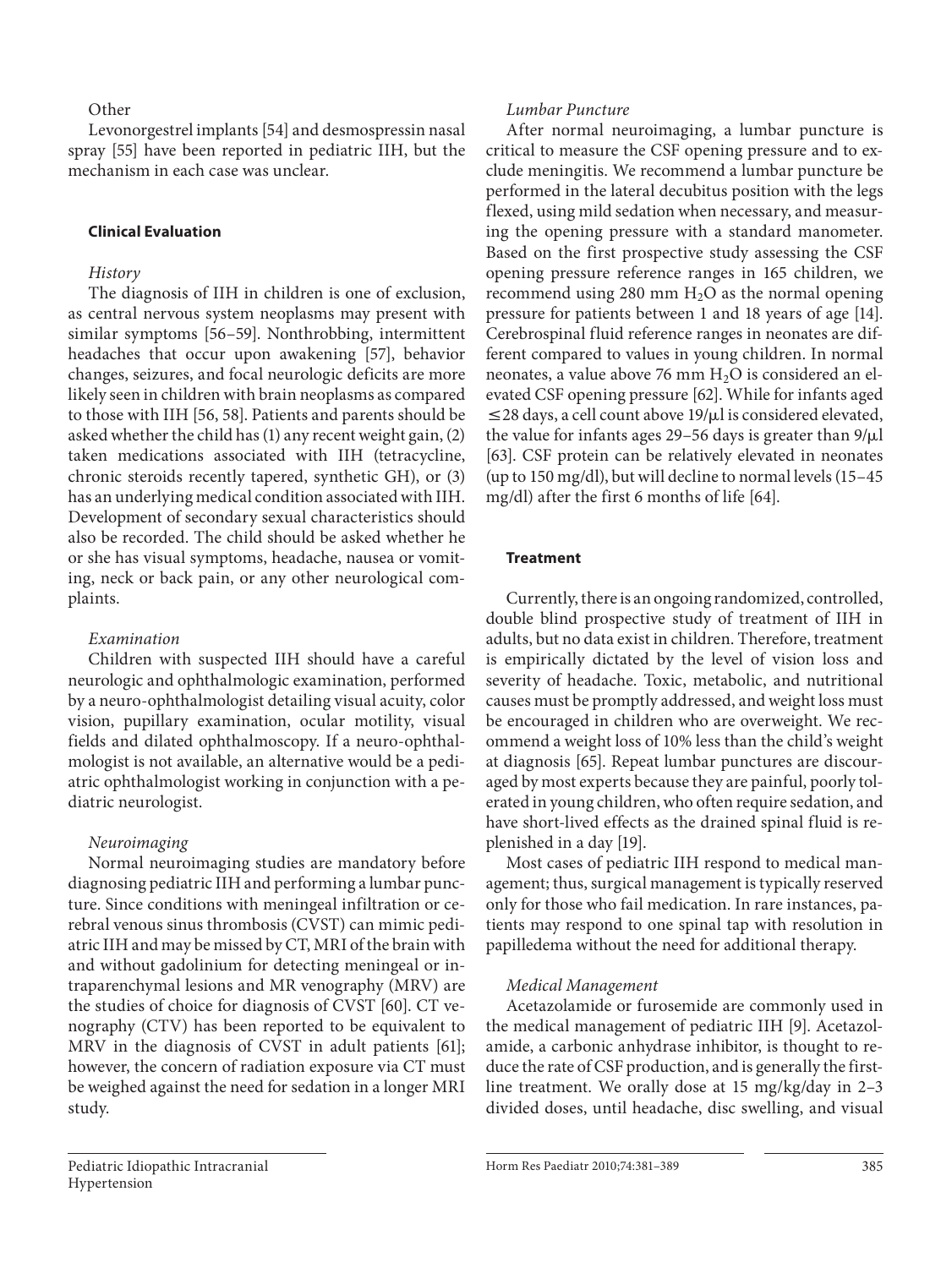field abnormalities resolve – typically in 3–9 months. Common dose-related side effects include GI upset, paresthesias involving the lips, fingers, and toes, anorexia, and electrolyte imbalance (metabolic acidosis). Kidney stones are rare and aplastic anemia is exceedingly uncommon. We do not monitor electrolytes as children are usually asymptomatic from the acidosis. When the side effects become intolerable, the dose is lowered or acetazolamide is replaced with furosemide (0.3–0.6 mg/kg/ day). There are reports of combining acetazolamide with furosemide to produce additive results and reduce pressure more effectively than with just acetazolamide alone [66]

 Topiramate (1.5–3.0 mg/kg/day in two divided doses, and no more than 200 mg/day) may be used as a secondline agent, particularly when the child is obese. Topiramate, an antiepileptic medication, has secondary carbonic anhydrase activity. Topiramate use in IIH is relatively new [67] and has the added benefit of appetite suppression and weight loss in many patients. It is an excellent medication for chronic daily headache and it has been used safely for years in children with epilepsy. The dosage should be increased slowly over weeks (25 mg/week) to reduce the risk of cognitive side effects, which are more common with rapid dose escalations and at doses  $\geq$  200 mg/day [68]. If topiramate is not tolerated, zonisamide, also with carbonic anhydrase activity and appetite suppression, may be used.

 In situations of acute, severe visual loss, the combination of oral or IV acetazolamide and IV methylprednisolone 15 mg/kg can be used when surgery is not immediately available [69]. The use of chronic steroids, however, should be avoided.

# *Headache Management*

 Headaches usually resolve with reduction of ICP. If needed, additional pain management with conventional prophylactic and symptomatic headache medications is helpful [70]. Nortriptyline and sodium valproate should be judiciously selected because of the side effect of weight gain, which should be avoided in IIH patients [71]. For this reason, topiramate and zonisamide may be more preferable for headache prophylaxis in IIH. Abortive medications for headache that can be used include acetaminophen or nonsteroidal anti-inflammatory agents. Migraine-specific triptan drugs are not typically used in patients with IIH.

 Even with aggressive medical management, headaches may persist in some children [21]. While many of these headaches may result from analgesic overuse, in

most instances, the reasons for persistent headaches are unclear. Refractory headache may necessitate CSF shunting.

# *Surgical Management*

 Modern surgical management of IIH includes optic nerve sheath fenestration (ONSF) and CSF shunting. ONSF is an ophthalmic procedure where an incision is made in the optic nerve sheath, which permits CSF drainage and relieves pressure off of the optic nerves. ONSF is commonly used with acute, severe vision loss or progressive vision loss despite medical management [72–76] . At least three-quarters of children experienced resolution of optic disc edema [72, 73], and visual acuity and visual fields stabilized or improved in most patients [74]. Approximately 50% of patients with unilateral surgery experienced bilateral improvement in visual acuity, but the mechanism is unclear [72, 73, 76]. Unfortunately, initial success of surgery does not guarantee permanent visual correction. Of the 25 children cited in the literature who required ONSF, three experienced postoperative visual deterioration [72, 73, 75].

 CSF shunting is preferred for children with intractable headaches, visual loss and papilledema unresponsive to ONSF. Lumboperitoneal (LP) shunting seems to be the most successful in alleviating patient symptoms [77], with 9 of 10 children experiencing symptomatic improvement, but 7 required a total of 16 revisions as a result of shunt malfunction [78]. The procedure is associated with various complications including shunt obstruction, lumbar radiculopathy [78, 79], infection [80], and tonsillar herniation [78]. Children, may be at higher risk for developing complications, possibly secondary to increased mechanical stress (growth) or the size of the shunt tubing in the thecal sac [78, 79]. Shunt life duration is variable and in one report, the shunts lasted only 6 months, with an average time to failure of 9-18 months [81]. LP shunting has failed to halt progressive vision loss in some cases [78]. Unfortunately, there are no reliable risk factors which predict poor shunt tolerance and the long-term visual prognosis after LP shunting. Ventriculoperitoneal shunting has been more widely used even in patients with relatively small ventricles, with the authors of one study concluding the revision rate was less compared to LP shunting [82].

 ONSF is preferred when vision loss is the major issue because of its effectiveness and lower complication rate compared to shunting.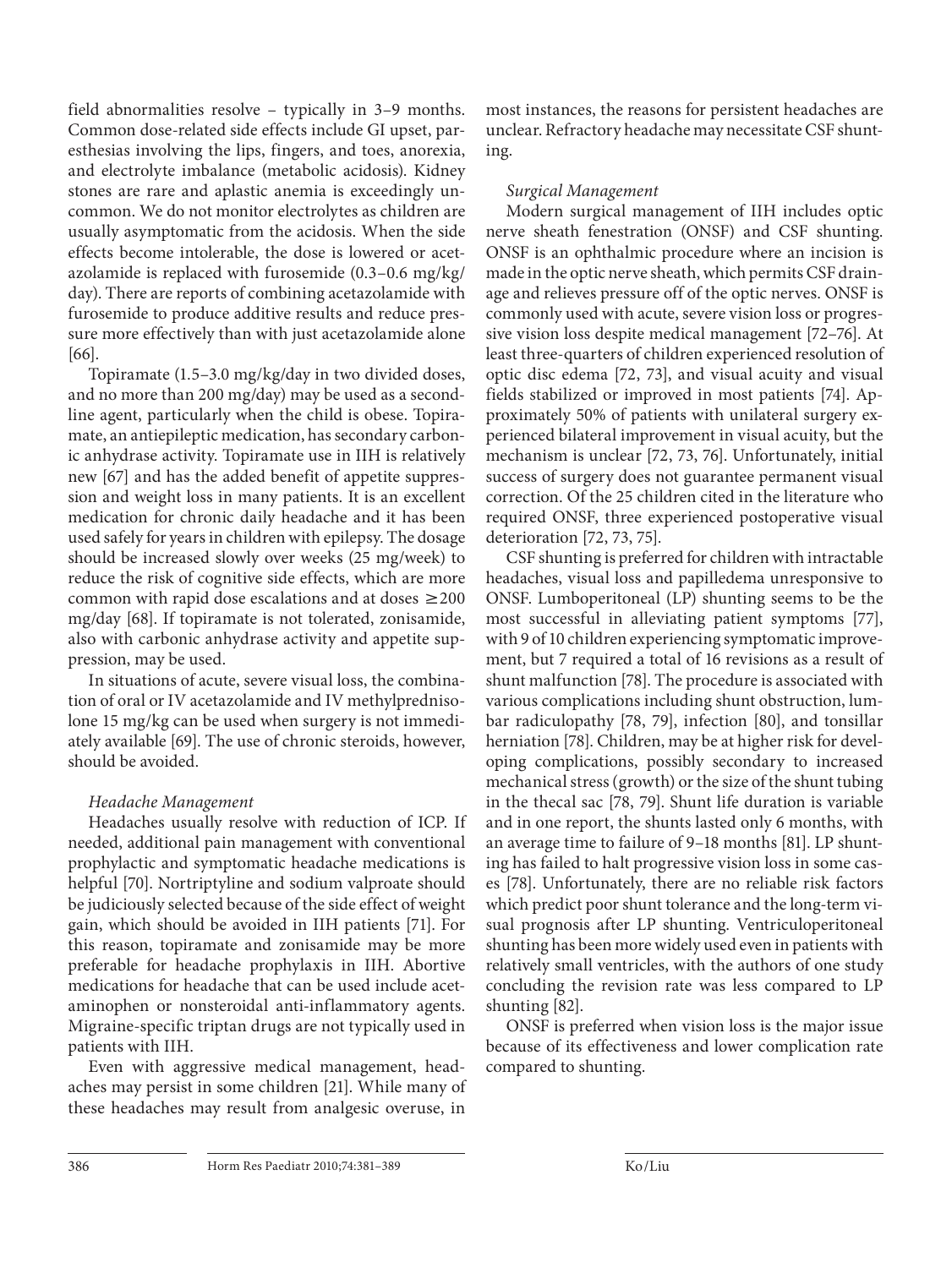#### **Outcome**

 With prompt diagnosis and medical management, most children with mild-to-moderate disc swelling and visual field defects have complete resolution of disc swelling and visual abnormalities [4]. On average, pediatric IIH patients respond to treatment, with resolution of papilledema in 4.7 months [10]. Despite treatment, permanent loss of visual acuity occurs in 0–10% [10, 18, 22, 26] and visual field loss persists in 17% [18] . One recent report suggested that pubertal patients have a less favorable visual outcome than prepubertal, teenage, and adult patients [83] .

 Recurrence rate is low, between 6 and 22% [10, 18, 22, 26] . One study's survival analysis showed that recurrences are rare during the first year, especially while on treatment [84]. In our experience, recurrences generally occur in obese adolescents who initially lose weight and subsequently regain it.

#### **Conclusions**

 Much has yet to be learned about IIH etiology and pathophysiology. Larger collaborative studies need to examine the potential role of neuroendocrine and other factors in determining the relationship between age, pubertal status, and obesity in the pediatric IIH population.

#### **Medline Search Strategy**

 To draft this review, 'Pediatric Idiopathic Intracranial Hypertension,' a thorough MEDLINE search of all English articles between 1992 and 2010 was conducted. Search terms include: pediatric pseudotumor cerebri, pediatric idiopathic intracranial hypertension (IIH), pediatric neoplasms, pediatric pseudotumor cerebri diagnosis, pseudotumor cerebri AND drug therapy, IIH AND drug therapy, pseudotumor cerebri AND headache, IIH AND headache, pseudotumor cerebri AND endocrine, IIH AND endocrine, pseudotumor cerebri AND acetazolamide, IIH AND acetazolamide, pseudotumor cerebri AND corticosteroids, IIH AND corticosteroids, pseudotumor cerebri AND MRI, IIH AND MRI, pseudotumor cerebri AND MRI venogram, IIH AND MRI venogram, pseudotumor cerebri AND segmental sinus stenosis, IIH AND stenosis, pseudotumor cerebri AND lumbar peritoneal shunting, IIH AND lumbar peritoneal shunting, pseudotumor cerebri AND optic nerve sheath fenestration, IIH AND optic nerve sheath fenestration, pseudotumor cerebri AND visual outcome, and IIH AND visual outcome.

 In addition to searching MEDLINE, all related articles cited in reference lists of other articles were included. Non-English articles have not been included, nor have abstracts. Given that the last review was published in 1992, only a few select articles prior to 1992 have been included for historical purposes, but otherwise this review focuses mainly on articles published since 1992.

 Only those articles available through the SUNY Upstate Medical University Library, University of Pennsylvania Library and Children's Hospital of Philadelphia systems (electronic or paper), without cost from journal websites, or by direct communication from the authors, were used.

#### **References**

- 1 Friedman DI, Jacobson DM: Diagnostic criteria for idiopathic intracranial hypertension. Neurology 2002;59:1492–1495.
- 2 Durcan FJ, Corbett JJ, Wall M: The incidence of pseudotumor cerebri: population studies in iowa and louisiana. Arch Neurol 1988;45: 875–877.
- 3 Radhakrishnan K, Ahlskog JE, Cross SA, Kurland LT, O'Fallon WM: Idiopathic intracranial hypertension (pseudotumor cerebri). Descriptive epidemiology in Rochester, Minn, 1976 to 1990. Arch Neurol 1993;50: 78–80.
- 4 Babikian P, Corbett J, Bell W: Idiopathic intracranial hypertension in children: the Iowa experience. J Child Neurol 1994;9:144–149.
- 5 Baker RS, Baumann RJ, Buncic JR: Idiopathic intracranial hypertension (pseudotumor cerebri) in pediatric patients. Pediatr Neurol 1989;5:5–11.
- 6 Lessell S: Pediatric pseudotumor cerebri (idiopathic intracranial hypertension). Surv Ophthalmol 1992;37:155–166.
- 7 McKiernan SP, DiFazio MP: Index of suspi- 13 Rangwala LM, Liu GT: Pediatric idiopathic cion. Case 3. Diagnosis: infantile pseudotumor cerebri. Pediatr Rev 2001;22:211–215.
- 8 Gordon K: Pediatric pseudotumor cerebri: 14 Avery RH, Shah SS, Licht DJ, Seiden JA, Huh descriptive epidemiology. Can J Neurol Sci 1997;24:219–221.
- 9 Distelmaier F, Sengler U, Messing-Juenger M, Assmann B, Mayatepek E, Rosenbaum T: Pseudotumor cerebri as an important differential diagnosis of papilledema in children. Brain Dev 2006;28:190–195.
- 10 Cinciripini GS, Donahue S, Borchert MS: Idiopathic intracranial hypertension in prepubertal pediatric patients: characteristics, 216 treatment, and outcome. Am J Ophthalmol 1999;127:178–182.
- 11 Marshall WA, Tanner JM: Variations in pattern of pubertal changes in girls. Arch Dis Child 1969;44:291–303.
- 12 Marshall WA, Tanner JM: Variations in the pattern of pubertal changes in boys. Arch Dis Child 1970;45:13–23.
- intracranial hypertension. Surv Ophthalmol 2007;52:597–617.
- JW, Boswinkel J, Ruppe MD, Chew A, Mistry RD, Liu GT: Reference range of cerebrospinal fluid opening pressure in children undergoing diagnostic lumbar puncture. N Engl J Med 2010;363:891–893.
- 15 Rowe FJ, Sarkies NJ: The relationship between obesity and idiopathic intracranial hypertension. Int J Obes Relat Metab Disord 1999;23:54–59.
- 16 Scott IU, Siatkowski RM, Eneyni M, Brodsky MC, Lam BL: Idiopathic intracranial hypertension in children and adolescents. Am J Ophthalmol 1997;124:253–255.
- 17 Balcer LJ, Liu GT, Forman S, Pun K, Volpe NJ, Galetta SL, Maguire MG: Idiopathic intracranial hypertension: relation of age and obesity in children. Neurology 1999;52:870– 872.

 Pediatric Idiopathic Intracranial Hypertension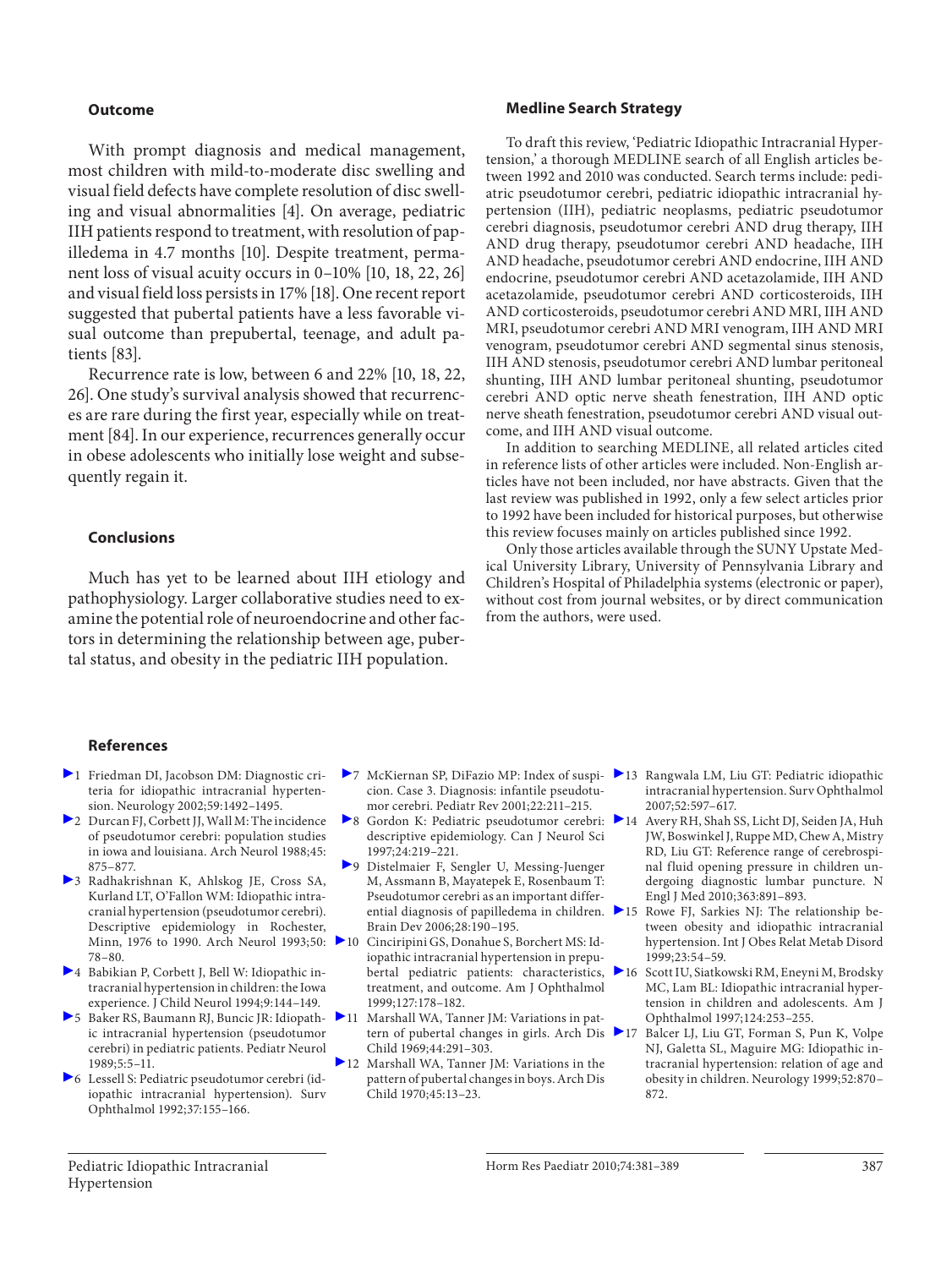- dotumor cerebri in children. J AAPOS 1998; 2:33–38.
- 19 Soler D, Cox T, Bullock P, Calver DM, Robinson RO: Diagnosis and management of benign intracranial hypertension. Arch Dis Child 1998;78:89–94.
- 20 Lim M, Kurian M, Penn A, Calver D, Lin JP: Visual failure without headache in idiopathic intracranial hypertension. Arch Dis Child 2005;90:206–210.
- 21 Salman MS, Kirkham FJ, MacGregor DL: Idiopathic 'benign' intracranial hypertension: > 38 case series and review. J Child Neurol 2001; 16:465–470.
- 22 Kesler A, Fattal-Valevski A: Idiopathic intracranial hypertension in the pediatric population. J Child Neurol 2002;17:745–748.
- 23 Weig SG: Asymptomatic idiopathic intracranial hypertension in young children. J Child Neurol 2002;17:239–241.
- 24 Johnston IH, Duff J, Jacobson EE, Fagan E: Asymptomatic intracranial hypertension in disorders of CSF circulation in childhood– treated and untreated. Pediatr Neurosurg 2001;34:63–72.
- 25 Winner P, Bello L: Idiopathic intracranial hypertension in a young child without visual  $\geq 41$ symptoms or signs. Headache 1996;36:574– 576.
- 26 Youroukos S, Psychou F, Fryssiras S, Paikos P, Nicolaidou P: Idiopathic intracranial hypertension in children. J Child Neurol 2000; 242 15:453–457.
- 27 Suzuki H, Takanashi J, Kobayashi K, Nagasawa K, Tashima K, Kohno Y: MR imaging of idiopathic intracranial hypertension. AJNR Am J Neuroradiol 2001;22:196–199.
- 28 Speer C, Pearlman J, Phillips PH, Cooney M, 43 Alexandrakis G, Filatov V, Walsh T: Pseudo-Repka MX: Fourth cranial nerve palsy in pediatric patients with pseudotumor cerebri. Am J Ophthalmol 1999;127:236–237.
- ▶ 29 Capobianco DJ, Brazis PW, Cheshire WP: ▶ 44 Idiopathic intracranial hypertension and seventh nerve palsy. Headache 1997;37:286– 288.
- er DH: Primary hypothyroidism with intracranial hypertension and pituitary hyperplasia. Pediatr Neurol 1994;10:166–168.
- 31 Krishna R, Kosmorsky GS, Wright KW: Pseudotumor cerebri sine papilledema with unilateral sixth nerve palsy. J Neuroophthalmol 1998;18:53–55.
- 32 Liu GT, Volpe NJ, Galetta S: Neuro-ophthalmology: diagnosis and management. Philadelphia, Saunders, 2001.
- ▶ 33 Karahalios DG, Rekate HL, Khayata MH, ▶ 48 Apostolides PJ: Elevated intracranial venous pressure as a universal mechanism in pseudotumor cerebri of varying etiologies. Neurology 1996;46:198–202.
- 34 Baryshnik DB, Farb RI: Changes in the appearance of venous sinuses after treatment of disordered intracranial pressure. Neurology 2004;62:1445–1446.
- 18 Phillips PH, Repka MX, Lambert SR: Pseu- ▶35 McGonigal A, Bone I, Teasdale E: Resolution ▶50 Koller EA, Stadel BV, Malozowski SN: Papof transverse sinus stenosis in idiopathic intracranial hypertension after L-P shunt. Neurology 2004;62:514–515.
	- ▶ 36 Higgins JN, Pickard JD: Lateral sinus steno- ▶ 51 ses in idiopathic intracranial hypertension resolving after CSF diversion. Neurology 2004;62:1907–1908.
	- 37 Campos SP, Olitsky S: Idiopathic intracranial hypertension after L -thyroxine therapy for acquired primary hypothyroidism. Clin Pediatr (Phila) 1995;34:334–337.
	- Raghavan S, DiMartino-Nardi J, Saenger P, Linder B: Pseudotumor cerebri in an infant > 52 after L-thyroxine therapy for transient neonatal hypothyroidism. J Pediatr 1997;130: 478–480.
	- 39 Van Dop C, Conte FA, Koch TK, Clark SJ, Wilson-Davis SL, Grumbach MM: Pseudotumor cerebri associated with initiation of  $\blacktriangleright$  53 levothyroxine therapy for juvenile hypothyroidism. N Engl J Med 1983;308:1076–1080.
	- Merkenschlager A, Ehrt O, Muller-Felber W, Schmidt H, Bernhard MK: Reversible benign intracranial hypertension in a child with hyperthyroidism. J Pediatr Endocrinol Metab 2008;21:1099–1101.
	- 41 Liu GT, Kay MD, Bienfang DC, Schatz NJ: 55 Neely DE, Plager DA, Kumar N: Desmopres-Pseudotumor cerebri associated with corticosteroid withdrawal in inflammatory bow-357.
	- Levine A, Watemberg N, Hager H, Bujanover Y, Ballin A, Lerman-Sagie T: Benign intracranial hypertension associated with budesonide treatment in children with crohn's disease. J Child Neurol 2001;16:458– 461.
	- dison's disease. Am J Ophthalmol 1993;116: 650–651.
	- Condulis N, Germain G, Charest N, Levy S,  $\triangleright$  59 Carpenter TO: Pseudotumor cerebri: a presenting manifestation of Addison's disease. Clin Pediatr (Phila) 1997;36:711–713.
- 30 Adams C, Dean HJ, Israels SJ, Patton A, Few- 45 Saenger P: Metabolic consequences of growth hormone treatment in paediatric practice. Horm Res 2000;53(suppl 1):60–69.
	- 46 Reeves GD, Doyle DA: Growth hormone treatment and pseudotumor cerebri: coincidence or close relationship? J Pediatr Endocrinol Metab 2002;15(suppl 2):723–730.
	- <sup>2</sup>47 Clayton PE, Cowell CT: Safety issues in children and adolescents during growth hor-Res 2000;10:306–317.
	- 48 Malozowski S, Tanner LA, Wysowski D, Fleming GA: Growth hormone, insulin-like growth factor I, and benign intracranial hypertension. N Engl J Med 1993;329:665–666.
	- 49 Blethen SL: Complications of growth hormone therapy in children. Curr Opin Pediatr 1995;7:466–471.
- illedema in 15 renally compromised patients treated with growth hormone. Pediatr Nephrol 1997;11:451–454.
- Johansson JO, Larson G, Andersson M, Elmgren A, Hynsjo L, Lindahl A, Lundberg PA, Isaksson OG, Lindstedt S, Bengtsson BA: Treatment of growth hormone-deficient adults with recombinant human growth hormone increases the concentration of growth hormone in the cerebrospinal fluid and affects neurotransmitters. Neuroendocrinology 1995;61:57–66.
- 52 Crock PA, McKenzie JD, Nicoll AM, Howard NJ, Cutfield W, Shield LK, Byrne G: Benign intracranial hypertension and recombinant growth hormone therapy in Australia and New Zealand. Acta Paediatr 1998;87:381– 386.
- 53 Collett-Solberg PF, Liu GT, Satin-Smith M, Katz LL, Moshang T, Jr: Pseudopapilledema and congenital disc anomalies in growth hormone deficiency. J Pediatr Endocrinol Metab 1998;11:261–265.
- 54 Alder JB, Fraunfelder FT, Edwards R: Levonorgestrel implants and intracranial hypertension. N Engl J Med 1995;332:1720–1721.
	- sin (DDAVP)-induced pseudotumor cerebri. J Pediatr 2003;143:808.
- el disease. Am J Ophthalmol 1994;117:352– 56 Mehta V, Chapman A, McNeely PD, Walling S, Howes WJ: Latency between symptom onset and diagnosis of pediatric brain tumors: an eastern Canadian geographic study. Neurosurgery 2002;51:365–372; discussion 372– 363.
	- Suwanwela N, Phanthumchinda K, Kaoropthum S: Headache in brain tumor: a crosssectional study. Headache 1994;34:435–438.
- tumor cerebri in a 12-year-old boy with Ad- 58 Antunes NL: The spectrum of neurologic disease in children with systemic cancer. Pediatr Neurol 2001;25:227–235.
	- 59 Chateil JF, Dousset V, Meyer P, Pedespan JM, San-Galli F, Rivel J, Caille JM, Diard F: Cranial aneurysmal bone cysts presenting with raised intracranial pressure: report of two cases. Neuroradiology 1997;39:490–494.
	- Said RR, Rosman NP: A negative cranial computed tomographic scan is not adequate to support a diagnosis of pseudotumor cerebri. J Child Neurol 2004;19:609–613.
	- 61 Ozsvath RR, Casey SO, Lustrin ES, Alberico RA, Hassankhani A, Patel M: Cerebral venography: comparison of CT and MR projection venography. Ajr 1997;169:1699–1707.
- mone therapy: a review. Growth Horm IGF > 62 Kaiser AM, Whitelaw AG: Normal cerebrospinal fluid pressure in the newborn. Neuropediatrics 1986;17:100–102.
	- 63 Kestenbaum LA, Ebberson J, Zorc JJ, Hodinka RL, Shah SS: Defining cerebrospinal fluid white blood cell count reference values in neonates and young infants. Pediatrics;125: 257–264.
	- 64 Fishman RA: Cerebrospinal Fluid in Diseases of the Nervous System, ed 2. Philadelphia, Saunders, 1992.